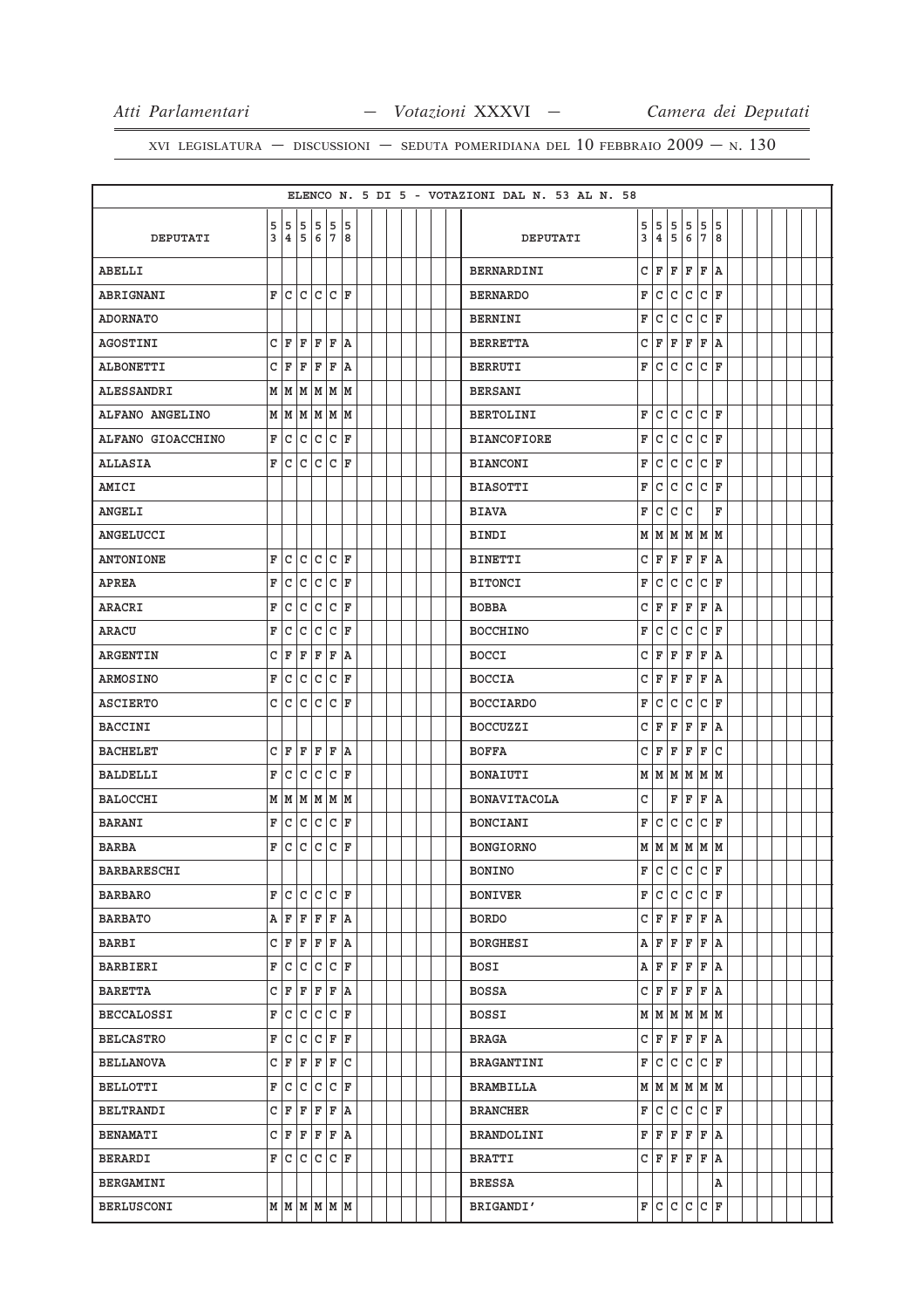|                     |              |                |   |                         |           |     |  |  |  | ELENCO N. 5 DI 5 - VOTAZIONI DAL N. 53 AL N. 58 |   |                         |     |              |              |                    |  |  |  |
|---------------------|--------------|----------------|---|-------------------------|-----------|-----|--|--|--|-------------------------------------------------|---|-------------------------|-----|--------------|--------------|--------------------|--|--|--|
|                     | 5            | 5              | 5 | 5                       |           | 5 5 |  |  |  |                                                 | 5 | 5                       | 5   | 5            | 5            | 5                  |  |  |  |
| DEPUTATI            | 3            | 4 <sup>1</sup> |   | 5 6                     | 7         | 8   |  |  |  | DEPUTATI                                        | 3 | 4                       | 5   | 6            | 7            | 8                  |  |  |  |
| <b>BRIGUGLIO</b>    | F            | С              | С | $\mathsf{C}$            |           | C F |  |  |  | CENNI                                           |   |                         |     |              |              |                    |  |  |  |
| <b>BRUGGER</b>      | Α            | F              | F | F                       |           | F A |  |  |  | <b>CENTEMERO</b>                                | F | с                       | l C | l c          | C            | ΙF                 |  |  |  |
| <b>BRUNETTA</b>     | F            | С              | С | С                       |           | C F |  |  |  | <b>CERA</b>                                     | C | ΙF                      | F   | F            | F            | A                  |  |  |  |
| <b>BRUNO</b>        | F.           | С              | С | c                       |           | C F |  |  |  | CERONI                                          | F | C                       | C   | C            | C            | ΙF                 |  |  |  |
| <b>BUCCHINO</b>     |              |                |   |                         |           |     |  |  |  | <b>CESA</b>                                     | А | ΙF                      | F   | F            | F            | A                  |  |  |  |
| <b>BUONANNO</b>     | F            | C              | c | C                       |           | C F |  |  |  | CESARIO                                         | С | F                       | F   | F            | F            | ١A                 |  |  |  |
| <b>BUONFIGLIO</b>   |              |                |   | M   M   M   M   M       |           |     |  |  |  | <b>CESARO</b>                                   | F | C                       | C   | C            | C            | F                  |  |  |  |
| <b>BURTONE</b>      | С            | F              | F | F                       | F         |     |  |  |  | CHIAPPORI                                       | F | С                       | C   | C            | C            | ΙF                 |  |  |  |
| <b>BUTTIGLIONE</b>  |              |                |   | M   M   M   M   M       |           |     |  |  |  | CICCANTI                                        | Α | F                       | F   | F            | F            | ١A                 |  |  |  |
| CALABRIA            | F            | С              | C | С                       | C         | ΙF  |  |  |  | <b>CICCHITTO</b>                                | F | C                       | C   | C            | C            | F                  |  |  |  |
| CALDERISI           | F            | С              | С | c                       |           | C F |  |  |  | <b>CICCIOLI</b>                                 | F | C                       | C   | c            | C            | ΙF                 |  |  |  |
| CALDORO             | F            | C              | С | С                       | C         | ΙF  |  |  |  | CICU                                            | F | C                       | С   | $\mathtt{C}$ | С            | F                  |  |  |  |
| CALEARO CIMAN       | c            | F              | F | F                       | F         | ١A  |  |  |  | <b>CIMADORO</b>                                 | Α | F                       | F   | ΙF           | F            | ١A                 |  |  |  |
| CALGARO             | с            | F              | F | F                       | F A       |     |  |  |  | <b>CIOCCHETTI</b>                               | Α | F                       | F   | F            | F            | ١A                 |  |  |  |
| CALLEGARI           | F            | С              | С | С                       | C         | F   |  |  |  | CIRIELLI                                        |   | MMMM                    |     |              | M            | lМ                 |  |  |  |
| CALVISI             |              | C F            | F | F                       | F         | ١A  |  |  |  | <b>CIRIELLO</b>                                 |   | C∣F                     | F   | F            | F            | ١A                 |  |  |  |
| <b>CAMBURSANO</b>   | А            | F              | F | F                       | F         | ١A  |  |  |  | CODURELLI                                       | c | ΙF                      | F   | F            | F            | A                  |  |  |  |
| <b>CAPANO</b>       |              | C F            | F | F                       |           | F A |  |  |  | COLANINNO                                       |   |                         |     |              |              |                    |  |  |  |
| CAPARINI            |              | MМ             | M | M                       |           | MM  |  |  |  | <b>COLOMBO</b>                                  | C | ΙF                      | F   | ΙF           | F            | C                  |  |  |  |
| CAPITANIO SANTOLINI |              | AF             | F | F                       | F         | ١A  |  |  |  | COLUCCI                                         |   | M M M M                 |     |              | M   M        |                    |  |  |  |
| CAPODICASA          |              | C F            | F | F                       | F         | ١A  |  |  |  | COMAROLI                                        | F | с                       | l C | $\mathtt{C}$ | $\mathtt{C}$ | ΙF                 |  |  |  |
| CARDINALE           | $\mathsf{C}$ | F              | F | F                       | F         | ١A  |  |  |  | COMMERCIO                                       | F |                         | C   | c            | F            | ΙF                 |  |  |  |
| CARELLA             |              | C F            | F | F                       | F         | ١A  |  |  |  | COMPAGNON                                       | Α | F                       | F   | F            | F            | A                  |  |  |  |
| CARFAGNA            | F            | С              | C | C                       | C         | ΙF  |  |  |  | CONCIA                                          | C | F                       | F   | F            | F            | A                  |  |  |  |
| CARLUCCI            | F            | С              | с | C                       |           | C F |  |  |  | CONSIGLIO                                       | F | C                       | c   | $\mathtt{C}$ | C            | ΙF                 |  |  |  |
| CARRA ENZO          |              | C F            |   | F F                     | F         | ١a  |  |  |  | CONSOLO                                         | F | c                       | c   | C            | C            | F                  |  |  |  |
| CARRA MARCO         |              |                |   | $C$ $F$ $F$ $F$ $F$ $A$ |           |     |  |  |  | CONTE                                           |   | F C                     |     | $ c c c _F$  |              |                    |  |  |  |
| CASERO              |              |                |   | M   M   M   M   M       |           |     |  |  |  | <b>CONTENTO</b>                                 |   | F C C C F               |     |              |              |                    |  |  |  |
| CASINI              |              |                |   | A F F F F F F           |           |     |  |  |  | CORSARO                                         |   | F∣C                     | lc. | lc.          |              | $ C $ $\mathbb{F}$ |  |  |  |
| CASSINELLI          |              |                |   | F C C C F               |           |     |  |  |  | CORSINI                                         |   | C F F F                 |     |              | F A          |                    |  |  |  |
| CASTAGNETTI         |              |                |   | $C$ $F$ $F$ $F$ $F$ $A$ |           |     |  |  |  | COSCIA                                          |   | C F                     |     | F F          | F A          |                    |  |  |  |
| CASTELLANI          |              | F C C          |   | $\mathsf{C}$            |           | C F |  |  |  | COSENTINO                                       |   | F C                     | c c |              |              | $ C $ F            |  |  |  |
| CASTIELLO           |              | F C C          |   |                         | $ C C $ F |     |  |  |  | COSENZA                                         | F |                         |     |              | C            |                    |  |  |  |
| <b>CATANOSO</b>     |              | F C            |   | c c                     |           | F   |  |  |  | COSSIGA                                         |   |                         |     |              |              |                    |  |  |  |
| <b>CATONE</b>       |              | F C F          |   |                         | C  C  F   |     |  |  |  | COSTA                                           |   | F C C C                 |     |              | $ C $ F      |                    |  |  |  |
| CAUSI               |              |                |   | C F F F F A             |           |     |  |  |  | COTA                                            |   | F∣C                     |     | c c          |              | $ C $ F            |  |  |  |
| CAVALLARO           |              |                |   | C F F F F A             |           |     |  |  |  | CRAXI                                           |   | M   M   M   M   M       |     |              |              |                    |  |  |  |
| CAZZOLA             |              |                |   | F C C C C F             |           |     |  |  |  | CRIMI                                           |   | $M$ $M$ $M$ $M$ $M$ $M$ |     |              |              |                    |  |  |  |
| CECCACCI RUBINO     |              |                |   | F C C C F               |           |     |  |  |  | CRISTALDI                                       |   |                         |     |              |              |                    |  |  |  |
| CECCUZZI            |              |                |   | C F F F F A             |           |     |  |  |  | CROSETTO                                        |   | м м м м м               |     |              |              |                    |  |  |  |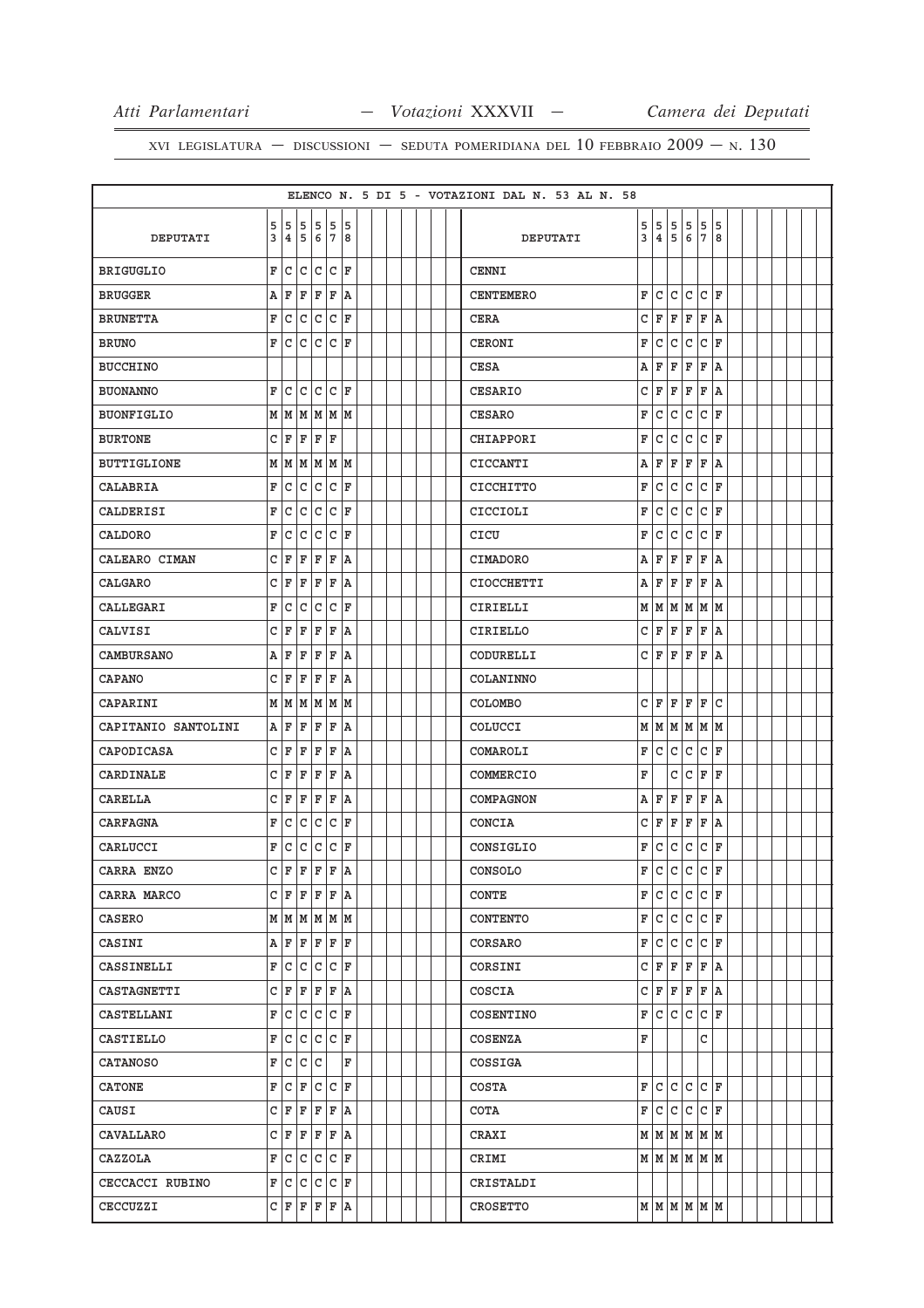|                    |   |       |                         |              |                |     |  |  |  |  | ELENCO N. 5 DI 5 - VOTAZIONI DAL N. 53 AL N. 58 |        |                         |              |              |     |                    |  |  |  |
|--------------------|---|-------|-------------------------|--------------|----------------|-----|--|--|--|--|-------------------------------------------------|--------|-------------------------|--------------|--------------|-----|--------------------|--|--|--|
|                    |   |       | 5 5 5 5 5 5             |              |                |     |  |  |  |  |                                                 |        |                         |              | 5            | 5   | 5                  |  |  |  |
| DEPUTATI           | 3 |       | 4 5 6 7 8               |              |                |     |  |  |  |  | DEPUTATI                                        | 5<br>3 | 5<br>4                  | 5<br>5       | 6            | 7   | 8                  |  |  |  |
| CROSIO             | F | lc.   | C                       | C            |                | C F |  |  |  |  | <b>DOZZO</b>                                    |        | MMMMMMM                 |              |              |     |                    |  |  |  |
| <b>CUOMO</b>       |   | C F   | F                       | ΙF           | $\mathbf{F}$   | ١A  |  |  |  |  | <b>DRAGO</b>                                    |        | A   F                   | F            | ΙF           | F   | ١A                 |  |  |  |
| CUPERLO            | C | F     | F                       | F            | F              | ١A  |  |  |  |  | DUILIO                                          | C      | ΙF                      | F            | F            | F   | A                  |  |  |  |
| D'ALEMA            |   | C   F | F                       | F            | F              | lc  |  |  |  |  | DUSSIN GUIDO                                    | F      | l c                     | c            | c            | lc. | ΙF                 |  |  |  |
| DAL LAGO           | F | C     | C                       | C            | C              | ΙF  |  |  |  |  | DUSSIN LUCIANO                                  | F      | C                       | $\mathtt{C}$ | C            | C   | F                  |  |  |  |
| DAL MORO           | C | F     | F                       | F            | $\mathbf F$    | ١A  |  |  |  |  | <b>ESPOSITO</b>                                 | C      | F                       | F            | F            | F   | ١A                 |  |  |  |
| <b>DAMIANO</b>     | C | F     | F                       | F            | $\mathbf F$    | ١A  |  |  |  |  | EVANGELISTI                                     | Α      | F                       | F            | ΙF           | F   | ١A                 |  |  |  |
| D'AMICO            | F | C     | C                       | С            |                | C F |  |  |  |  | <b>FADDA</b>                                    | C      | ΙF                      | F            |              |     |                    |  |  |  |
| D' ANTONA          | C | F     | F                       | F            | F              | ١A  |  |  |  |  | <b>FAENZI</b>                                   | F      | C                       | lc.          | lc           |     | $ c _{\mathbf{F}}$ |  |  |  |
| <b>D'ANTONI</b>    | C | F     | F                       | F            | F              | C   |  |  |  |  | FALLICA                                         | F      | C                       | C            | $\mathsf{C}$ | C   | ΙF                 |  |  |  |
| DE ANGELIS         | F | c     | C                       | lc.          |                | C F |  |  |  |  | <b>FARINA GIANNI</b>                            | C      | F                       | F            | F            | F   | ١A                 |  |  |  |
| DE BIASI           | C | F     | F                       | F            | $\mathbf F$    | ١A  |  |  |  |  | <b>FARINA RENATO</b>                            | F      | $\mathtt{C}$            | c            | $\mathtt{C}$ | C   | ΙF                 |  |  |  |
| DE CAMILLIS        | F | c     | $\mathtt{C}$            | $\mathtt{C}$ | $\overline{C}$ | ١F  |  |  |  |  | FARINA COSCIONI                                 | C      | F                       | l F          | F            | F   | ١A                 |  |  |  |
| DE CORATO          | F | C     | C                       | lc.          |                | C F |  |  |  |  | <b>FARINONE</b>                                 |        | C F                     | F            | F            | F   | ГC                 |  |  |  |
| DE GIROLAMO        | F | C     | c                       | C            | $\mathtt{C}$   | ΙF  |  |  |  |  | <b>FASSINO</b>                                  | C      | ΙF                      | F            | ΙF           | F   | A                  |  |  |  |
| <b>DELFINO</b>     |   | AF    | F                       | F            | F              | ١A  |  |  |  |  | <b>FAVA</b>                                     | F      | C                       | lc.          | lc           | lc. | ΙF                 |  |  |  |
| DELLA VEDOVA       | F | C     | С                       | C            | C              | F   |  |  |  |  | <b>FAVIA</b>                                    | Α      | F                       | F            | F            | F   | A                  |  |  |  |
| DELL'ELCE          | F | C     | C                       | c            |                | C F |  |  |  |  | FEDI                                            | C      | F                       | F            | F            | F   | ١A                 |  |  |  |
| DEL TENNO          | F | C     | C                       | $\mathtt{C}$ | C              | ΙF  |  |  |  |  | FEDRIGA                                         | F      | C                       | $\mathtt{C}$ | $\mathsf{C}$ | C   | ΙF                 |  |  |  |
| DE LUCA            | F | lc.   | lc.                     | lc.          |                | C F |  |  |  |  | FERRANTI                                        | F      | ΙF                      | F            | ΙF           | F   | ١A                 |  |  |  |
| DE MICHELI         | C | F     | F                       | F            | $\mathbf F$    | ١A  |  |  |  |  | FERRARI                                         | C      | F                       | F            | F            | F   | ١A                 |  |  |  |
| DE NICHILO RIZZOLI |   | F C   | С                       | lc.          |                | C F |  |  |  |  | <b>FIANO</b>                                    |        | C F                     | F            | ΙF           | F   | A                  |  |  |  |
| DE PASQUALE        |   | C F   | F                       | F            | F              | ١A  |  |  |  |  | FIORIO                                          |        | C∣F                     | F            | F            | F   | ١A                 |  |  |  |
| DE POLI            |   |       |                         |              |                | F A |  |  |  |  | <b>FIORONI</b>                                  | C      | F                       | F            | F            | F   | ١A                 |  |  |  |
| DE TORRE           |   |       | C F F F F A             |              |                |     |  |  |  |  | <b>FITTO</b>                                    |        | MM                      |              | MM           | M   | lм                 |  |  |  |
| DI BIAGIO          |   |       | F C C C                 |              |                | C F |  |  |  |  | FLUVI                                           |        | C F F                   |              | F            | F   | ١a                 |  |  |  |
| DI CAGNO ABBRESCIA |   |       | F C C C F               |              |                |     |  |  |  |  | FOGLIARDI                                       |        | $F$ $F$ $F$ $F$ $F$ $A$ |              |              |     |                    |  |  |  |
| DI CATERINA        |   |       | F C C C F               |              |                |     |  |  |  |  | FOGLIATO                                        |        | F C C C F               |              |              |     |                    |  |  |  |
| DI CENTA           |   |       | F C C C F               |              |                |     |  |  |  |  | FOLLEGOT                                        |        | F C C C F               |              |              |     |                    |  |  |  |
| DI GIUSEPPE        |   |       | A F F F F A             |              |                |     |  |  |  |  | FONTANA GREGORIO                                |        | F C C C F               |              |              |     |                    |  |  |  |
| DIMA               |   |       | F C C C C F             |              |                |     |  |  |  |  | FONTANA VINCENZO ANTO.                          |        | F C C C                 |              |              |     | $ C $ F            |  |  |  |
| <b>D'INCECCO</b>   |   |       | CFFFFFA                 |              |                |     |  |  |  |  | <b>FONTANELLI</b>                               |        | F F F F F A             |              |              |     |                    |  |  |  |
| DIONISI            |   |       |                         |              |                | Α   |  |  |  |  | FORCOLIN                                        |        | F C C C C F             |              |              |     |                    |  |  |  |
| DI PIETRO          |   |       | CFFFFFA                 |              |                |     |  |  |  |  | FORMICHELLA                                     |        | F C C C F               |              |              |     |                    |  |  |  |
| D'IPPOLITO VITALE  |   |       | F C C C F               |              |                |     |  |  |  |  | FORMISANO ANIELLO                               |        | AF                      |              |              |     | F F A              |  |  |  |
| DI STANISLAO       |   |       | A F F F F A             |              |                |     |  |  |  |  | FORMISANO ANNA TERESA                           | A      |                         |              |              |     | $F$ $F$ $F$ $A$    |  |  |  |
| DISTASO            |   |       | F C C C F               |              |                |     |  |  |  |  | FOTI ANTONINO                                   |        |                         |              |              |     |                    |  |  |  |
| DIVELLA            |   |       | F C C C C F             |              |                |     |  |  |  |  | FOTI TOMMASO                                    |        | F C C C F               |              |              |     |                    |  |  |  |
| DI VIRGILIO        |   |       | F C C C F               |              |                |     |  |  |  |  | FRANCESCHINI                                    |        | C F F F F A             |              |              |     |                    |  |  |  |
| DONADI             |   |       | $A$ $F$ $F$ $F$ $F$ $A$ |              |                |     |  |  |  |  | FRANZOSO                                        |        | F C C C C F             |              |              |     |                    |  |  |  |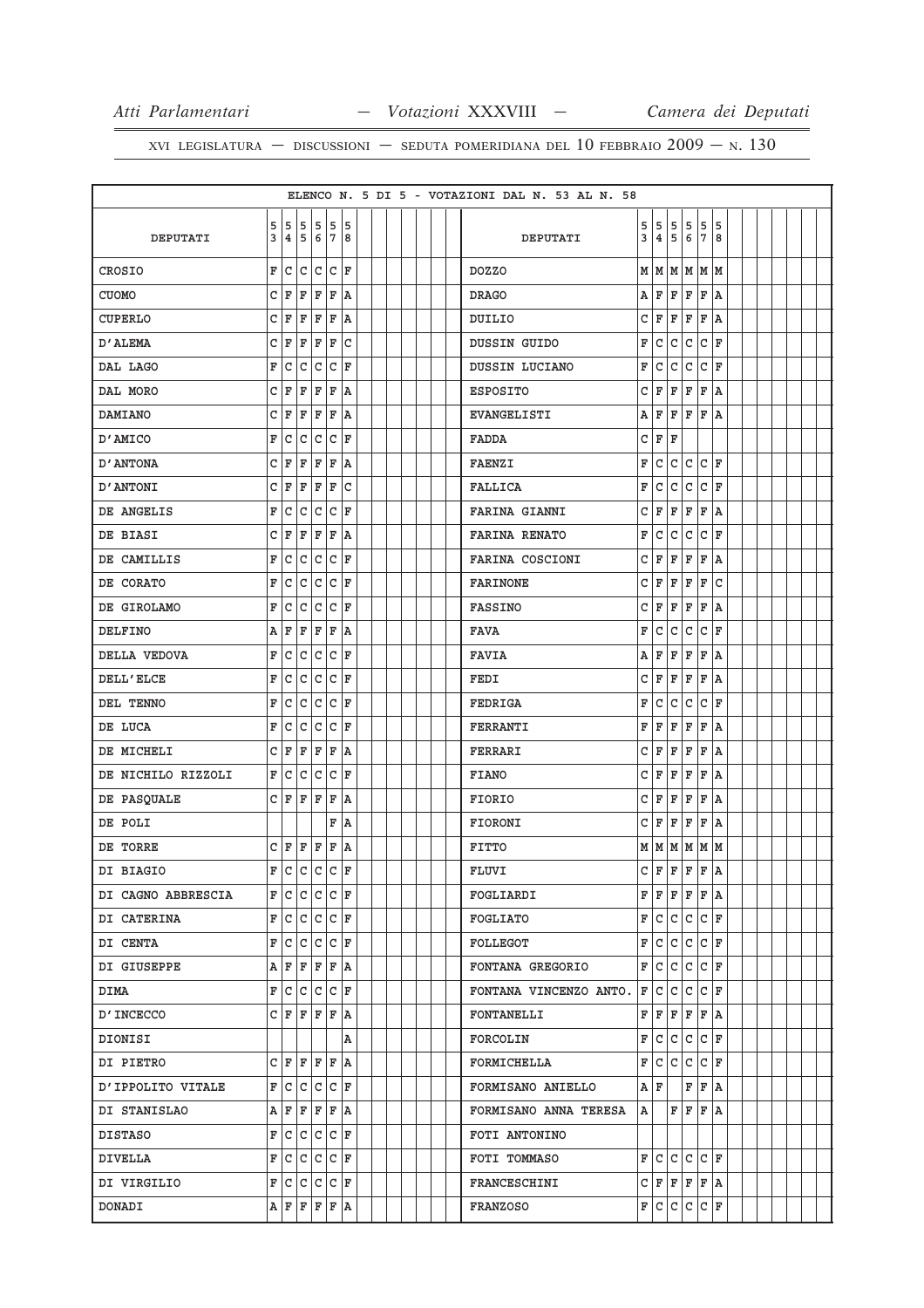|                     |              |                |              |                         |              |         |  |  |  |  | ELENCO N. 5 DI 5 - VOTAZIONI DAL N. 53 AL N. 58 |   |                         |     |              |              |         |  |  |  |
|---------------------|--------------|----------------|--------------|-------------------------|--------------|---------|--|--|--|--|-------------------------------------------------|---|-------------------------|-----|--------------|--------------|---------|--|--|--|
|                     | 5            |                | 5 5          | 5                       |              | 5 5     |  |  |  |  |                                                 | 5 | 5                       | 5   | 5            | 5            | 5       |  |  |  |
| DEPUTATI            | 3            | 4 <sup>1</sup> | 5            | 6                       | 7            | 8       |  |  |  |  | DEPUTATI                                        | 3 | 4                       | 5   | 6            | 7            | 8       |  |  |  |
| <b>FRASSINETTI</b>  | F            | С              | C            | $\mathsf{C}$            |              | C F     |  |  |  |  | <b>GOLFO</b>                                    | F | lc                      | lc. | lc           | $\mathtt{C}$ | ΙF      |  |  |  |
| FRATTINI            |              |                |              | M   M   M   M   M       |              |         |  |  |  |  | <b>GOTTARDO</b>                                 | F | C                       | C   | c            | C            | ΙF      |  |  |  |
| <b>FRONER</b>       | $\mathsf{C}$ | F              | F            | F                       | F            | ١A      |  |  |  |  | GOZI                                            | С | F                       | F   | F            | F            | A       |  |  |  |
| <b>FUCCI</b>        | F            | C              | C            | c.                      |              | C F     |  |  |  |  | <b>GRANATA</b>                                  | F | с                       | C   | $\mathtt{C}$ | C            | ΙF      |  |  |  |
| FUGATTI             | F            | С              | С            | c                       |              | C F     |  |  |  |  | GRASSI                                          | C | F                       | F   | F            | F            | A       |  |  |  |
| GAGLIONE            |              |                |              |                         |              |         |  |  |  |  | <b>GRAZIANO</b>                                 | C | F                       | F   | F            | F            | A       |  |  |  |
| <b>GALATI</b>       |              |                |              | MMMMMMM                 |              |         |  |  |  |  | GRIMALDI                                        | F | C                       | c   | $\mathtt{C}$ | C            | ΙF      |  |  |  |
| GALLETTI            |              |                |              |                         |              |         |  |  |  |  | GRIMOLDI                                        | F | lc.                     | c   | $\mathtt{C}$ | C            | ΙF      |  |  |  |
| GARAGNANI           | F            | c              |              | C C C F                 |              |         |  |  |  |  | GUZZANTI                                        |   |                         |     |              |              |         |  |  |  |
| GARAVINI            |              | CF             | F            | F                       | F            | ١A      |  |  |  |  | HOLZMANN                                        | F | C                       | C   | c            | C            | F       |  |  |  |
| <b>GAROFALO</b>     |              |                |              |                         |              |         |  |  |  |  | <b>IANNACCONE</b>                               | F | C                       | lc. | F            | F            | ΙF      |  |  |  |
| GAROFANI            | С            | F              | F            | F                       | F            | ١A      |  |  |  |  | IANNARILLI                                      | F | C                       | C   | c            | C            | F       |  |  |  |
| <b>GASBARRA</b>     | c            | ΙF             | F            | F                       | $\mathbf F$  | ١A      |  |  |  |  | IANNUZZI                                        | C | F                       | F   | F            | F            | A       |  |  |  |
| <b>GATTI</b>        | C            | F              | F            | F                       | F            | ١A      |  |  |  |  | <b>IAPICCA</b>                                  | F | С                       | C   |              | C            | F       |  |  |  |
| GAVA                | F            | C              | C            | С                       | С            | F       |  |  |  |  | <b>JANNONE</b>                                  | F | C                       | C   | с            | C            | ΙF      |  |  |  |
| GELMINI             |              |                |              | M   M   M   M   M       |              |         |  |  |  |  | LABOCCETTA                                      | F | С                       | l C | $\mathtt{C}$ | C            | ΙF      |  |  |  |
| <b>GENOVESE</b>     | C.           | F              | F            | F                       | F            | ١A      |  |  |  |  | LAFFRANCO                                       | F | C                       | C   | C            | C            | F       |  |  |  |
| GENTILONI SILVERI   |              | C F            | F            |                         | F F A        |         |  |  |  |  | LA FORGIA                                       | F | F                       | F   | F            | F            | ١A      |  |  |  |
| <b>GERMANA'</b>     | F            | C              | $\mathtt{C}$ | С                       | c            | ΙF      |  |  |  |  | LAGANA' FORTUGNO                                | C | F                       | F   | F            | F            | A       |  |  |  |
| GHEDINI             | F            | C              | $\mathtt{C}$ | C                       |              |         |  |  |  |  | LAINATI                                         | F | C                       | c   | $\mathtt{C}$ | C            | ΙF      |  |  |  |
| <b>GHIGLIA</b>      | F            | C              | C            | C                       | $\mathtt{C}$ | F       |  |  |  |  | LA LOGGIA                                       | F | $\mathtt{C}$            | C   | C            | C            | F       |  |  |  |
| <b>GHIZZONI</b>     | С            | F              | F            | F                       | F            | ١A      |  |  |  |  | LA MALFA                                        | F | C                       | C   | C            | C            | ΙF      |  |  |  |
| <b>GIACHETTI</b>    |              | C F            | F            | F                       | F            | ١A      |  |  |  |  | LAMORTE                                         | F | C                       | l C | l c          | C            | ΙF      |  |  |  |
| GIACOMELLI          | C.           | F              | F            | F                       | F            | ١A      |  |  |  |  | LANDOLFI                                        | F | С                       | C   | c            | C            | ΙF      |  |  |  |
| <b>GIACOMONI</b>    | F            | C              | С            | c                       |              | C F     |  |  |  |  | LANZARIN                                        | F | C                       | C   | $\mathtt{C}$ | $\mathtt{C}$ | F       |  |  |  |
| <b>GIAMMANCO</b>    | F            | C              | C            | С                       |              | C F     |  |  |  |  | LANZILLOTTA                                     | C | ΙF                      |     | $\mathbf F$  | F            | ١A      |  |  |  |
| GIBELLI             |              |                |              | F C C C F               |              |         |  |  |  |  | LARATTA                                         |   | C F F F F A             |     |              |              |         |  |  |  |
| <b>GIBIINO</b>      |              |                |              | F C C C F               |              |         |  |  |  |  | LA RUSSA                                        |   | м м м м м м             |     |              |              |         |  |  |  |
| GIDONI              |              |                | F C C        | c                       |              | $ C $ F |  |  |  |  | LATTERI                                         |   | F C C F F F             |     |              |              |         |  |  |  |
| <b>GINEFRA</b>      |              |                |              | $C$ $F$ $F$ $F$ $F$ $A$ |              |         |  |  |  |  | LAZZARI                                         | C |                         |     |              | C            |         |  |  |  |
| GINOBLE             |              |                |              | $C$ $F$ $F$ $F$ $C$     |              |         |  |  |  |  | <b>LEHNER</b>                                   |   | F C                     |     | lc Ic        |              | C   F   |  |  |  |
| GIORGETTI ALBERTO   |              |                |              | M   M   M   M   M       |              |         |  |  |  |  | LENZI                                           |   | C F F F F A             |     |              |              |         |  |  |  |
| GIORGETTI GIANCARLO |              |                |              | M   M   M   M   M       |              |         |  |  |  |  | LEO                                             | F | c                       | c   | c            |              | C F     |  |  |  |
| GIOVANELLI          |              |                |              | C F F F F C             |              |         |  |  |  |  | LEONE                                           |   | F C                     |     | c c          |              | $ c _F$ |  |  |  |
| GIRLANDA            |              |                |              | F C F C C F             |              |         |  |  |  |  | LETTA                                           |   | C F F F                 |     |              | F A          |         |  |  |  |
| GIRO                |              |                |              | F C C C F               |              |         |  |  |  |  | LEVI                                            |   | C F F F                 |     |              |              | F   A   |  |  |  |
| GIUDICE             |              |                |              | F C C C F               |              |         |  |  |  |  | LIBE'                                           |   | $A$ $F$ $F$ $F$ $F$ $A$ |     |              |              |         |  |  |  |
| GIULIETTI           |              |                |              | $C$ $F$ $F$ $F$ $F$ $A$ |              |         |  |  |  |  | LISI                                            |   | F∣C                     |     | c c          |              | $ c _F$ |  |  |  |
| <b>GNECCHI</b>      |              |                |              | $C$ $F$ $F$ $F$ $R$     |              |         |  |  |  |  | LOLLI                                           |   | C F F F F A             |     |              |              |         |  |  |  |
| GOISIS              |              |                |              | F F C C C F             |              |         |  |  |  |  | LOMBARDO                                        | F |                         | с   | c            | F            | F       |  |  |  |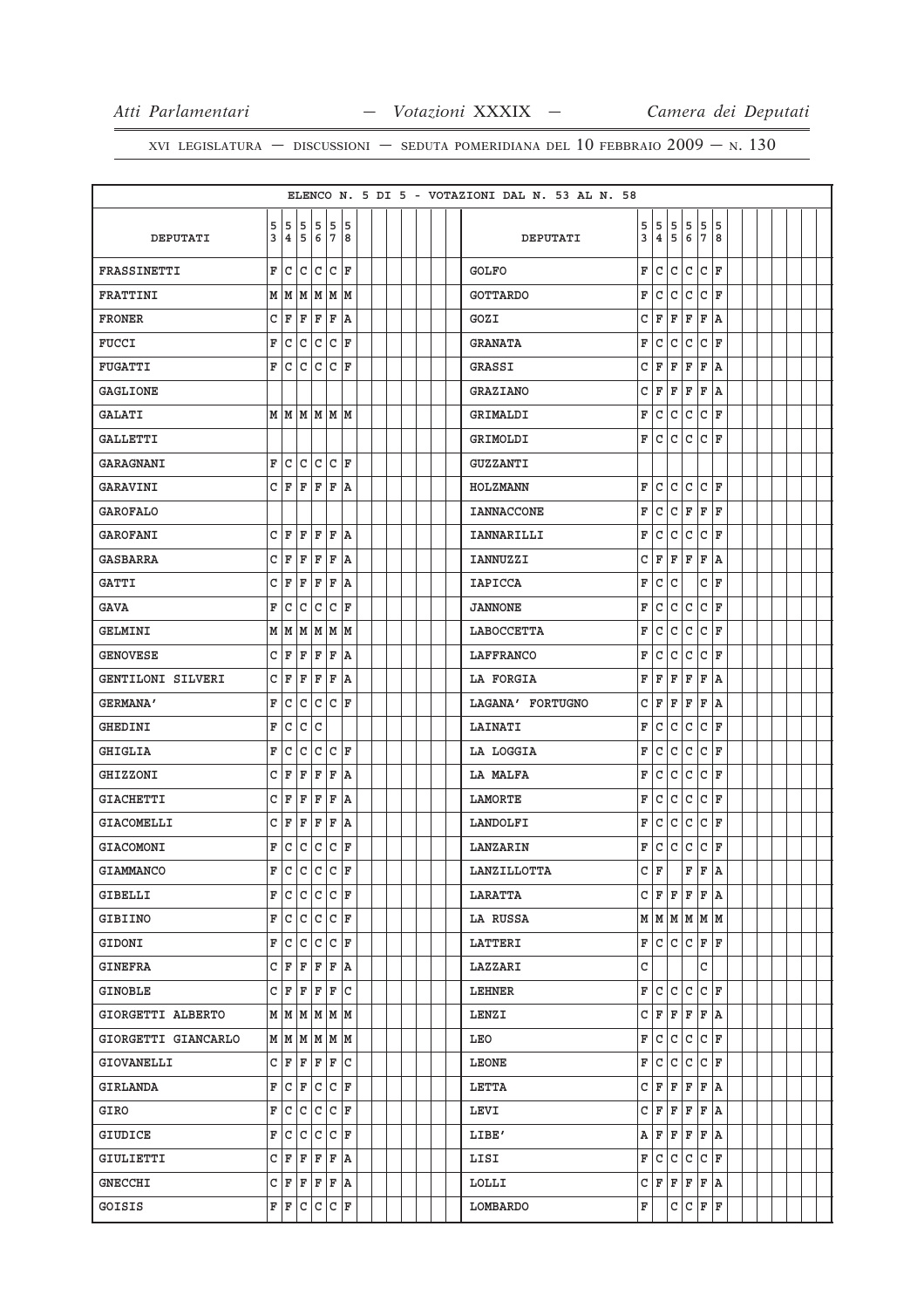|                      |        |      |                         |              |              |         |  |  |  | ELENCO N. 5 DI 5 - VOTAZIONI DAL N. 53 AL N. 58 |   |                         |               |     |              |                 |  |  |  |
|----------------------|--------|------|-------------------------|--------------|--------------|---------|--|--|--|-------------------------------------------------|---|-------------------------|---------------|-----|--------------|-----------------|--|--|--|
| DEPUTATI             | 5<br>3 |      | 5 5 5 5 5<br>4 5 6 7    |              |              | 18      |  |  |  | DEPUTATI                                        | 3 | 5 5                     | 4 5 6         |     | 5 5 5<br> 7  | 15<br>8         |  |  |  |
| LO MONTE             | F      | lc l |                         | <b>CCCCF</b> |              |         |  |  |  | MATTESINI                                       |   |                         |               |     |              |                 |  |  |  |
| LO MORO              |        |      |                         |              |              |         |  |  |  | MAZZARELLA                                      |   | $C$ $F$ $F$ $F$ $F$ $A$ |               |     |              |                 |  |  |  |
| LO PRESTI            | F      | C    | C                       | C            |              | C F     |  |  |  | MAZZOCCHI                                       |   | M   M   M   M   M   M   |               |     |              |                 |  |  |  |
| LORENZIN             | F      | c    | C                       | c.           |              | C F     |  |  |  | MAZZONI                                         | F |                         | $ c c c c _F$ |     |              |                 |  |  |  |
| LOSACCO              | С      | ΙF   | F                       | F            | F            | ١A      |  |  |  | MAZZUCA                                         | F | C                       | C             | c   | С            | F               |  |  |  |
| LOVELLI              | С      | F    | F                       | F            | F            | ١A      |  |  |  | MECACCI                                         |   | C F                     |               | F   | F            | ١A              |  |  |  |
| LUCA'                | C      | F    | F                       | F            | $\mathbf F$  | ١A      |  |  |  | MELANDRI                                        |   | C∣F                     | ΙF            | F   | F            | A               |  |  |  |
| LULLI                | C      | ΙF   | F                       | F            | F            | C       |  |  |  | MELCHIORRE                                      |   | M   M   M   M   M       |               |     |              |                 |  |  |  |
| LUNARDI              | F      | c    | С                       | C            | C            | ΙF      |  |  |  | MELIS                                           |   | C F F F                 |               |     | F            | A               |  |  |  |
| LUONGO               | С      | ΙF   | F                       | F            | F            | ١A      |  |  |  | MELONI                                          | F | С                       | lc.           | l C |              | C F             |  |  |  |
| LUPI                 | т      | T    | т                       | T            | т            | ΙT      |  |  |  | <b>MENIA</b>                                    |   | $M$ $M$ $M$ $M$ $M$ $M$ |               |     |              |                 |  |  |  |
| LUSETTI              | С      | ΙF   | F                       | F            | $\mathbf{F}$ | ١A      |  |  |  | MERLO GIORGIO                                   |   | C F F F F               |               |     |              | ١A              |  |  |  |
| LUSSANA              | F      | c    | С                       | $\mathtt{C}$ | $\mathtt{C}$ | ١F      |  |  |  | MERLO RICARDO ANTONIO                           |   |                         |               |     |              |                 |  |  |  |
| MACCANTI             | F      | c    | $\mathtt{C}$            | lc.          |              | C F     |  |  |  | MERLONI                                         |   | C F F F                 |               |     | F A          |                 |  |  |  |
| <b>MADIA</b>         | c      | ΙF   | F                       | F            | F            | ١A      |  |  |  | MESSINA                                         |   | A   F                   | F             | ΙF  | F            | ١A              |  |  |  |
| MALGIERI             | F      | l C  | C                       | l C          |              | C F     |  |  |  | <b>META</b>                                     |   | C F                     | F             | ΙF  | F            | ١A              |  |  |  |
| <b>MANCUSO</b>       | F      | C    | C                       | C            | C            | ١F      |  |  |  | MICCICHE'                                       |   | M   M   M   M   M       |               |     |              |                 |  |  |  |
| MANNINO              | Α      | F    | F                       | F            | F            | ١A      |  |  |  | MIGLIAVACCA                                     |   | C F F F F A             |               |     |              |                 |  |  |  |
| MANNUCCI             | F      | C    | С                       | C            | C            | ١F      |  |  |  | MIGLIOLI                                        |   | CFF                     |               | lF. | F            | ١A              |  |  |  |
| MANTINI              | М      |      | MMMMMM                  |              |              |         |  |  |  | MIGLIORI                                        | F | lc.                     |               | c c |              | $ C $ F         |  |  |  |
| <b>MANTOVANO</b>     |        |      | M   M   M   M   M       |              |              |         |  |  |  | <b>MILANATO</b>                                 | F |                         | c c c         |     |              | $ {\tt C}\, $ F |  |  |  |
| MARAN                | C      | ΙF   | F                       | F            | F            | ١A      |  |  |  | <b>MILANESE</b>                                 | F | C                       |               | c c |              | C F             |  |  |  |
| MARANTELLI           | С      | F    | F                       | F            | $\mathbf F$  | ١A      |  |  |  | MILO                                            | F |                         | C C F         |     | $\mathbf{F}$ | ١F              |  |  |  |
| MARCHI               | C      | ΙF   | F                       | F            | $\mathbf F$  | ١A      |  |  |  | <b>MINARDO</b>                                  | F | C                       | l C           | c   |              | $ C $ F         |  |  |  |
| MARCHIGNOLI          | C      | F    | F                       | F            | F            | ١A      |  |  |  | <b>MINASSO</b>                                  | F | lc.                     |               |     | $ c c c _F$  |                 |  |  |  |
| MARCHIONI            |        | C F  | F                       | ١F           | F            | ١a      |  |  |  | MINNITI                                         |   | $C$ $F$ $F$ $F$ $F$     |               |     |              | ۱A              |  |  |  |
| MARGIOTTA            |        |      | C F F F F A             |              |              |         |  |  |  | MIOTTO                                          |   | $C$ $F$ $F$ $F$ $R$     |               |     |              |                 |  |  |  |
| MARIANI              |        |      | $C$ $F$ $F$ $F$ $F$ $A$ |              |              |         |  |  |  | <b>MISIANI</b>                                  |   | C F F F F A             |               |     |              |                 |  |  |  |
| MARINELLO            |        |      | F C C C                 |              |              | $ c _F$ |  |  |  | MISITI                                          |   | A F F F F A             |               |     |              |                 |  |  |  |
| MARINI CESARE        |        |      | C F F F F A             |              |              |         |  |  |  | MISTRELLO DESTRO                                |   | F C C C F               |               |     |              |                 |  |  |  |
| MARINI GIULIO        |        |      | F C C C C F             |              |              |         |  |  |  | <b>MISURACA</b>                                 |   | F C C C F               |               |     |              |                 |  |  |  |
| <b>MARONI</b>        |        |      | M   M   M   M   M       |              |              |         |  |  |  | MOFFA                                           |   | F C C C F               |               |     |              |                 |  |  |  |
| MARROCU              |        |      |                         |              |              |         |  |  |  | MOGHERINI REBESANI                              |   | C F F F F A             |               |     |              |                 |  |  |  |
| MARSILIO             |        |      | F C C C F               |              |              |         |  |  |  | MOLES                                           |   | F C C C F               |               |     |              |                 |  |  |  |
| MARTELLA             |        |      | F F F F F A             |              |              |         |  |  |  | MOLGORA                                         |   | M   M   M   M   M       |               |     |              |                 |  |  |  |
| MARTINELLI           | F      |      | C C C F                 |              |              |         |  |  |  | MOLTENI LAURA                                   |   | F C C C F               |               |     |              |                 |  |  |  |
| <b>MARTINI</b>       |        |      | F C C C F               |              |              |         |  |  |  | MOLTENI NICOLA                                  |   | c c c c c F             |               |     |              |                 |  |  |  |
| MARTINO ANTONIO      |        |      | F C C C C F             |              |              |         |  |  |  | <b>MONAI</b>                                    |   | A F F F F A             |               |     |              |                 |  |  |  |
| MARTINO PIERDOMENICO |        |      | C F F F F A             |              |              |         |  |  |  | MONDELLO                                        |   | F C C C C F             |               |     |              |                 |  |  |  |
| MASTROMAURO          |        |      | C F F F F A             |              |              |         |  |  |  | MONTAGNOLI                                      |   | F C C C C F             |               |     |              |                 |  |  |  |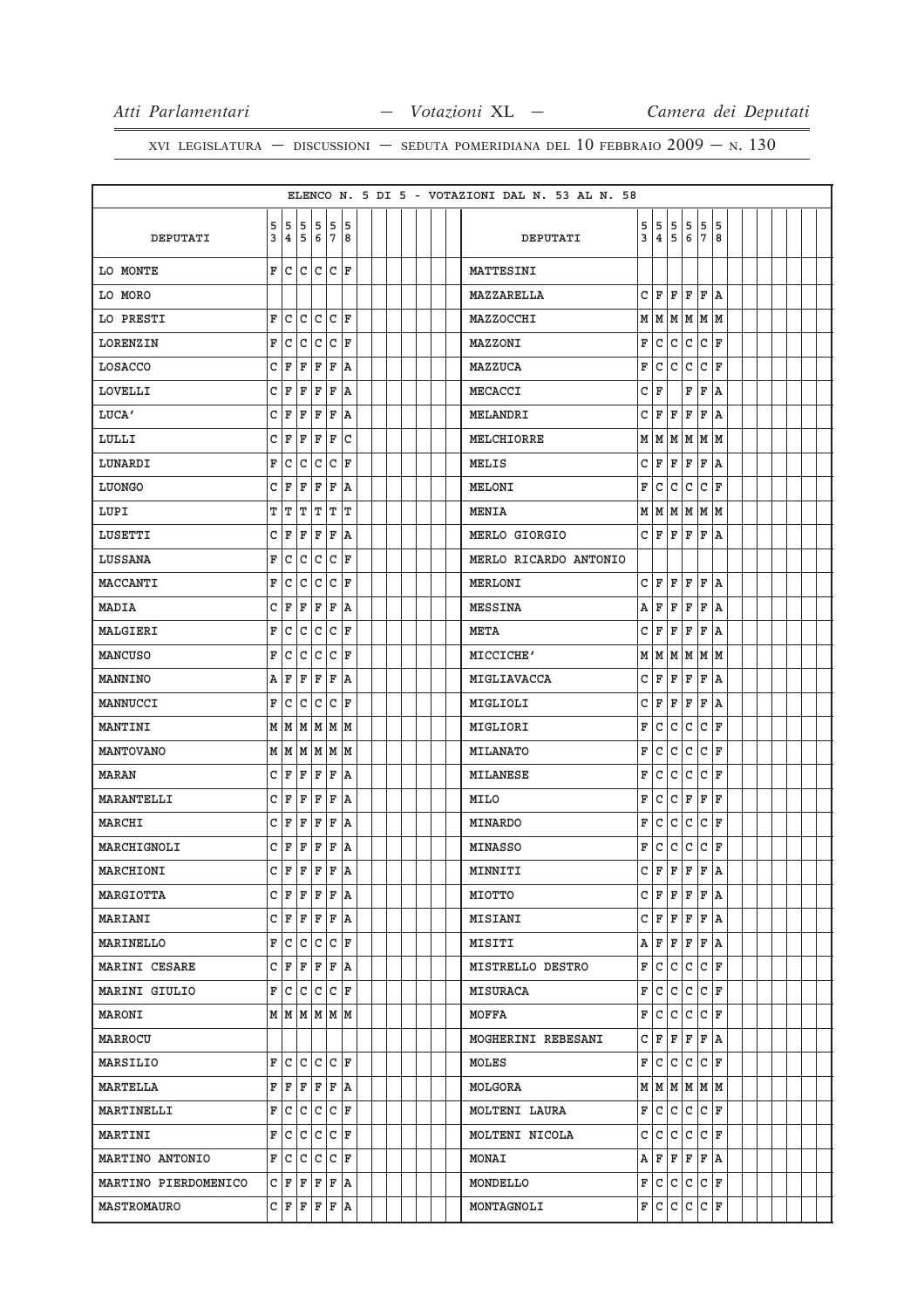|                  |        |     |                         |              |              |                 |  |  |  | ELENCO N. 5 DI 5 - VOTAZIONI DAL N. 53 AL N. 58 |              |              |              |              |        |         |  |  |  |
|------------------|--------|-----|-------------------------|--------------|--------------|-----------------|--|--|--|-------------------------------------------------|--------------|--------------|--------------|--------------|--------|---------|--|--|--|
|                  |        |     |                         |              |              |                 |  |  |  |                                                 |              |              |              |              |        |         |  |  |  |
| DEPUTATI         | 5<br>3 |     | 555<br>4 5 6 7          |              |              | 5 5<br>8        |  |  |  | DEPUTATI                                        | 5<br>3       | 5<br>4       | 5<br>5       | 5<br>6       | 5<br>7 | 5<br>8  |  |  |  |
| <b>MORASSUT</b>  | F      | ΙF  | F                       | F            | F            | ١A              |  |  |  | PAOLINI                                         | F            | ١c           | lc.          | lc           | lc.    | ١F      |  |  |  |
| <b>MORONI</b>    | F      | C   | C                       | C            |              | C F             |  |  |  | <b>PAPA</b>                                     | F            | lc.          | lc.          | lc           | lc.    | ΙF      |  |  |  |
| MOSCA            | C      | F   | F                       | F            | F            | ١A              |  |  |  | PARISI ARTURO MARIO L.                          | С            | ΙF           | F            | F            | F      | A       |  |  |  |
| MOSELLA          | c      | F   | F                       | F            | F            | ١A              |  |  |  | PARISI MASSIMO                                  | F            | l c          | l C          | l c          | l c    | ΙF      |  |  |  |
| MOTTA            | C      | F   | F                       | F            | $\mathbf F$  | ١A              |  |  |  | PAROLI                                          | F            | C            | $\mathtt{C}$ | $\mathtt{C}$ | C      | F       |  |  |  |
| MOTTOLA          | F      | lc. | C                       | C            | C            | ΙF              |  |  |  | PASTORE                                         | F            | C            | $\mathtt{C}$ | $\mathtt{C}$ | C      | ΙF      |  |  |  |
| <b>MUNERATO</b>  | F      | C   | С                       | $\mathtt{C}$ | $\mathtt{C}$ | F               |  |  |  | PATARINO                                        | F            | C            | $\mathtt{C}$ | $\mathsf{C}$ | C      | ΙF      |  |  |  |
| <b>MURA</b>      | (A)    | F   | F                       | F            | F            | ١A              |  |  |  | PECORELLA                                       | F            | C            | C            | c            | C      | ΙF      |  |  |  |
| <b>MURER</b>     |        | C F | F                       | F            | F            | ١A              |  |  |  | PEDOTO                                          | C            | F            | F            | F            | F      | ١A      |  |  |  |
| MURGIA           |        |     |                         |              |              |                 |  |  |  | PELINO                                          | F            | C            | C            | C            | C      | ΙF      |  |  |  |
| MUSSOLINI        | F      | lc. | c                       | c            |              | $ {\tt C}\, $ F |  |  |  | <b>PELUFFO</b>                                  | C            | F            | F            | F            | F      | ١A      |  |  |  |
| <b>NACCARATO</b> | C      | F   | F                       | F            | F            | ١A              |  |  |  | PEPE ANTONIO                                    | F            | C            | c            | $\mathtt{C}$ | C      | ΙF      |  |  |  |
| NANNICINI        | C      | F   | $\mathbb F$             | F            | $\mathbf F$  | ١A              |  |  |  | PEPE MARIO (PD)                                 | C            | ΙF           | F            | F            | F      | A       |  |  |  |
| NAPOLI ANGELA    | F      | C   | C                       | lc.          |              | C F             |  |  |  | PEPE MARIO (PDL)                                |              |              |              |              |        |         |  |  |  |
| NAPOLI OSVALDO   | F      | C   | С                       | $\mathtt{C}$ | C            | F               |  |  |  | PERINA                                          | F            | C            | lc.          | lc.          | lc.    | ΙF      |  |  |  |
| NARDUCCI         |        | СF  | ΙF                      | F            | $\mathbf F$  | ١A              |  |  |  | PES                                             |              |              |              |              |        |         |  |  |  |
| <b>NARO</b>      |        |     | F                       | F            | F            | ١A              |  |  |  | PESCANTE                                        | M            | M            | M            | M            | M      | M       |  |  |  |
| NASTRI           | F      | C   | c                       | C            |              | C F             |  |  |  | PETRENGA                                        | F            | l c          | c            | c            | c      | ΙF      |  |  |  |
| <b>NEGRO</b>     | F      | C   | C                       | C            | C            | ΙF              |  |  |  | PEZZOTTA                                        | А            | ΙF           | F            | F            | F      | F       |  |  |  |
| <b>NICCO</b>     | Α      | F   | F                       | F            | F            | ١A              |  |  |  | PIANETTA                                        | F            | C            | $\mathtt{C}$ | $\mathsf{C}$ | C      | ΙF      |  |  |  |
| <b>NICOLAIS</b>  | C      | F   | F                       | F            | $\mathbf F$  | ١A              |  |  |  | PICCHI                                          | F            | C            | С            | l c          | С      | ΙF      |  |  |  |
| NICOLUCCI        | F      | C   | c                       | C            | c            | C               |  |  |  | PICCOLO                                         | C            | ΙF           | F            | F            | F      | A       |  |  |  |
| NIRENSTEIN       |        |     |                         |              |              |                 |  |  |  | PICIERNO                                        | C            | F            | F            | F            | F      | ١A      |  |  |  |
| NIZZI            |        |     |                         |              |              |                 |  |  |  | PIFFARI                                         | C            | F            | F            | F            | F      | A       |  |  |  |
| <b>NOLA</b>      | F      | lc. |                         | $ c c c $ F  |              |                 |  |  |  | PILI                                            | F            | C            | $\mathtt{C}$ | c            | C      | F       |  |  |  |
| <b>NUCARA</b>    |        |     |                         |              |              |                 |  |  |  | PINI                                            | $\mathbf{F}$ | $\mathtt{C}$ | c            | $\mathtt{C}$ | C      | F       |  |  |  |
| OCCHIUTO         |        |     |                         |              |              | F F F A         |  |  |  | PIONATI                                         |              | F C          |              | C C F F      |        |         |  |  |  |
| OLIVERIO         |        |     | C   F   F   F   A       |              |              |                 |  |  |  | PIROVANO                                        | F            |              |              | c c          |        | $ C $ F |  |  |  |
| OPPI             |        |     |                         |              |              |                 |  |  |  | PISACANE                                        |              | A   F        |              | F   F        |        | F F     |  |  |  |
| ORLANDO ANDREA   |        | СF  |                         |              |              | F F A           |  |  |  | PISICCHIO                                       |              |              |              |              |        |         |  |  |  |
| ORLANDO LEOLUCA  |        |     |                         |              |              |                 |  |  |  | PISO                                            | F            | ١c           | lc.          | lc.          |        | C  F    |  |  |  |
| ORSINI           |        |     |                         |              |              |                 |  |  |  | PISTELLI                                        |              |              |              |              |        |         |  |  |  |
| PAGANO           |        |     | F C C C C F             |              |              |                 |  |  |  | PITTELLI                                        |              |              |              |              |        |         |  |  |  |
| PAGLIA           |        |     |                         |              |              |                 |  |  |  | PIZZETTI                                        |              | C F F F F A  |              |              |        |         |  |  |  |
| PALADINI         |        |     | A F F                   |              |              | F A             |  |  |  | PIZZOLANTE                                      | F            | C C C F      |              |              |        |         |  |  |  |
| PALAGIANO        |        |     | C F F F F A             |              |              |                 |  |  |  | POLI                                            |              | A   F        |              | F F          | F A    |         |  |  |  |
| PALMIERI         |        |     | F C C C C F             |              |              |                 |  |  |  | POLIDORI                                        |              | F C C C C F  |              |              |        |         |  |  |  |
| PALOMBA          |        |     | $A$ $F$ $F$ $F$ $F$ $A$ |              |              |                 |  |  |  | POLLASTRINI                                     | C            | F            |              | F F          | F A    |         |  |  |  |
| PALUMBO          |        |     | F C C C C F             |              |              |                 |  |  |  | POLLEDRI                                        |              | F C C C A F  |              |              |        |         |  |  |  |
| PANIZ            |        |     | F C C C C F             |              |              |                 |  |  |  | POMPILI                                         |              | C F F F F A  |              |              |        |         |  |  |  |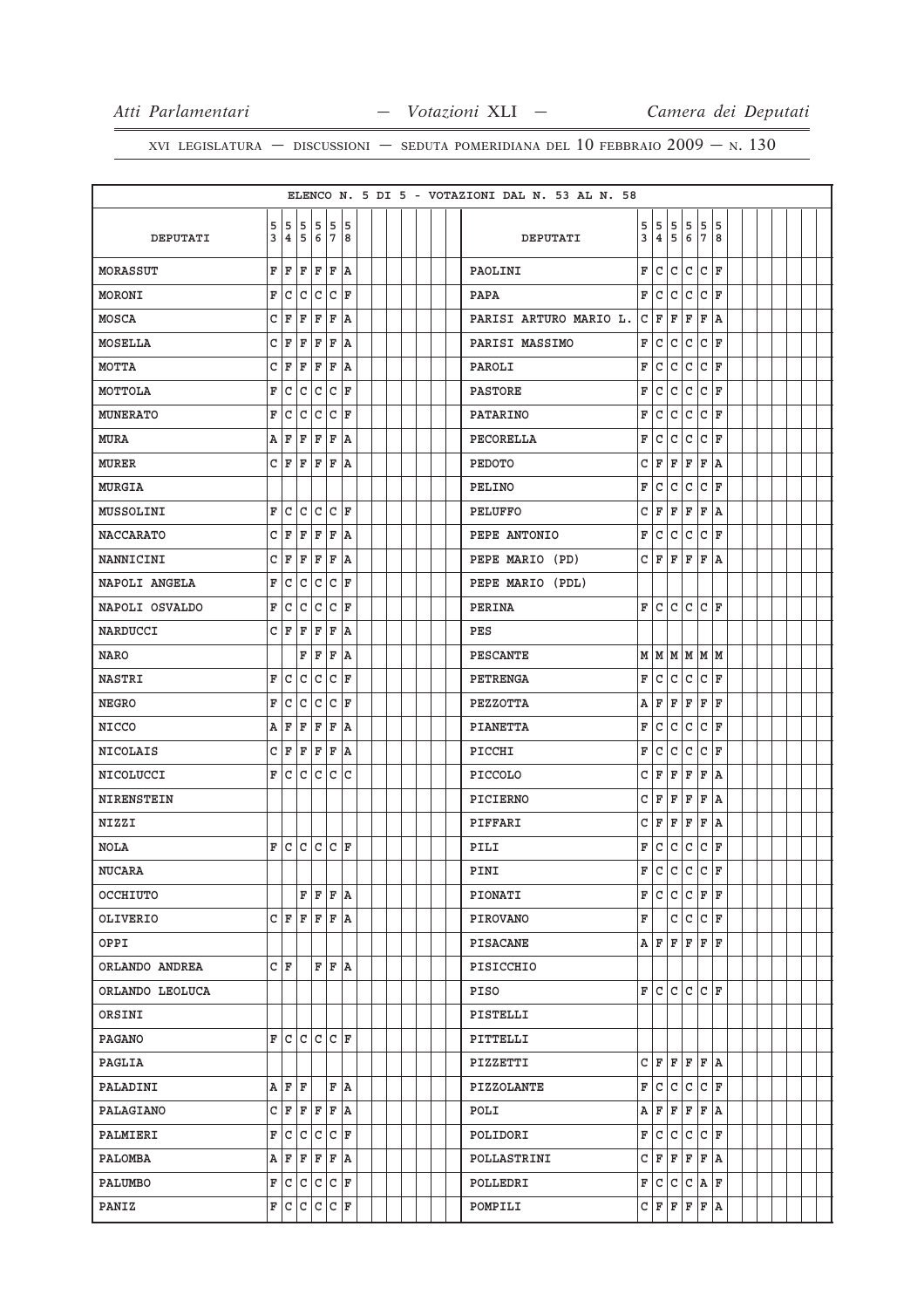|                    |                |              |                         |       |                           |                 |  |  |  | ELENCO N. 5 DI 5 - VOTAZIONI DAL N. 53 AL N. 58 |   |             |              |              |                          |         |  |  |  |
|--------------------|----------------|--------------|-------------------------|-------|---------------------------|-----------------|--|--|--|-------------------------------------------------|---|-------------|--------------|--------------|--------------------------|---------|--|--|--|
|                    | 5              |              | 5 5                     | 5 5 5 |                           |                 |  |  |  |                                                 | 5 | 15          | 5            | 5            | 5                        | 5       |  |  |  |
| DEPUTATI           | 3              |              | 4 5                     | 6 7   |                           | 8               |  |  |  | DEPUTATI                                        | 3 | 4           | 5            | 6            | 7                        | 8       |  |  |  |
| PORCINO            |                |              |                         |       |                           |                 |  |  |  | RUGGHIA                                         |   | C∣F         | F            | ΙF           | ΙF                       | ۱A      |  |  |  |
| PORCU              |                |              |                         |       |                           |                 |  |  |  | RUSSO ANTONINO                                  |   | C F         | F            | F            | F                        | ١A      |  |  |  |
| PORFIDIA           | Α              | ΙF           | ΙF                      | ΙF    | ΙF                        | ١A              |  |  |  | RUSSO PAOLO                                     | F | C           | С            | $\mathsf{C}$ | C                        | l F     |  |  |  |
| PORTA              | $\mathtt{C}$   | F            | F                       | F     | F A                       |                 |  |  |  | <b>RUVOLO</b>                                   | А | ΙF          | F            | ΙF           |                          | Α       |  |  |  |
| <b>PORTAS</b>      |                |              |                         |       |                           |                 |  |  |  | SAGLIA                                          | F | C           | C            | C            | C                        | F       |  |  |  |
| PRESTIGIACOMO      |                |              | M M M                   |       | MMM                       |                 |  |  |  | SALTAMARTINI                                    | F | c           | $\mathtt{C}$ | $\mathbf C$  | C                        | ١F      |  |  |  |
| PROIETTI COSIMI    | F              | c            | $\mathtt{C}$            | c     | c                         | F               |  |  |  | SALVINI                                         | F | C           | $\mathtt{C}$ | $\mathtt{C}$ | C                        | F       |  |  |  |
| PUGLIESE           | F              | $\mathtt{C}$ | $\mathtt{C}$            | c.    |                           | $ {\tt C}\, $ F |  |  |  | SAMMARCO                                        | F | c           | C            | C            | C                        | l F     |  |  |  |
| <b>QUARTIANI</b>   | C              | F            | F                       | F     | F                         | ١A              |  |  |  | SAMPERI                                         | C | ΙF          | F            | F            | F                        | ١A      |  |  |  |
| RAINIERI           | F              | C            | C                       | lc.   | $\mathtt{C}$              | ١F              |  |  |  | SANGA                                           |   | C F         | F            | F            | ΙF                       | A       |  |  |  |
| RAISI              | F              | c            | c                       |       | $ {\tt C}\, {\tt C}\, $ F |                 |  |  |  | SANI                                            |   | C F         | F            | F            | F                        | ١A      |  |  |  |
| <b>RAMPELLI</b>    | F              | C            | С                       | lc.   | C                         | F               |  |  |  | <b>SANTAGATA</b>                                | c | ΙF          | ΙF           | ΙF           | F                        | A       |  |  |  |
| <b>RAMPI</b>       | C              | F            | F                       | ΙF    | F                         | ١A              |  |  |  | <b>SANTELLI</b>                                 |   |             |              |              | C                        | ΙF      |  |  |  |
| <b>RAO</b>         |                |              |                         |       |                           |                 |  |  |  | SARDELLI                                        | F | lc          | lc.          | lc.          |                          | C F     |  |  |  |
| <b>RAVETTO</b>     | F              | lc.          | c                       | lc.   |                           | $ {\tt C}\, $ F |  |  |  | SARUBBI                                         |   | CIF         | l F          | ΙF           | F                        | ۱A      |  |  |  |
| <b>RAZZI</b>       | F              | F            | ΙF                      | F     | F                         | ١A              |  |  |  | <b>SAVINO</b>                                   |   |             |              |              |                          |         |  |  |  |
| REALACCI           | C              | ΙF           | F                       | F     | F                         | ١A              |  |  |  | SBAI                                            | F | с           | C            | lc.          |                          | C F     |  |  |  |
| RECCHIA            | С              | F            | F                       | F     | F                         | ١A              |  |  |  | SBROLLINI                                       |   | C∣F         |              | F F          | $\vert \mathbf{F} \vert$ | ۱A      |  |  |  |
| REGUZZONI          | F              | C            | C                       | C     | $\mathtt{C}$              | ١F              |  |  |  | <b>SCAJOLA</b>                                  |   | MMMM        |              |              | M                        | lм      |  |  |  |
| REPETTI            | F              | c            | $\mathtt{C}$            | c     | $\mathtt{C}$              | İF              |  |  |  | <b>SCALERA</b>                                  | F | lc          | c.           | c            | C                        | ١F      |  |  |  |
| RIA                | C              | F            | ΙF                      | F     | F                         | ١A              |  |  |  | SCALIA                                          | F | C           | $\mathtt{C}$ | c            | $ C $ F                  |         |  |  |  |
| RIGONI             | C              | ΙF           | ΙF                      | F     | F                         | ١A              |  |  |  | SCANDROGLIO                                     | F | c           | C            | C            | С                        | l F     |  |  |  |
| <b>RIVOLTA</b>     | F              | C            |                         | C     | $\mathtt{C}$              | F               |  |  |  | SCAPAGNINI                                      | F | C           | lc.          | $\mathtt{C}$ | C                        | ΙF      |  |  |  |
| ROCCELLA           | F              | C            | C                       | c     | $\mathtt{C}$              | ١F              |  |  |  | SCARPETTI                                       | C | ΙF          | F            | F            | F                        | ١A      |  |  |  |
| <b>ROMANI</b>      | F              | l C          | c                       | c.    |                           | $ {\tt C}\, $ F |  |  |  | SCELLI                                          | F | c           | C            | C            | C                        | ΙF      |  |  |  |
| <b>ROMANO</b>      | $\overline{A}$ | l F          | lF.                     | F     | l F                       | ١a              |  |  |  | SCHIRRU                                         |   | сlғ         | l F          | ΙF           | l F                      | A       |  |  |  |
| ROMELE             |                |              | F C C C F               |       |                           |                 |  |  |  | SCILIPOTI                                       |   | A F F F F A |              |              |                          |         |  |  |  |
| RONCHI             |                |              | $M$ $M$ $M$ $M$ $M$ $M$ |       |                           |                 |  |  |  | <b>SERENI</b>                                   |   | C F F F F A |              |              |                          |         |  |  |  |
| RONDINI            | $\mathbf F$    |              | c c                     |       | $ c c _F$                 |                 |  |  |  | SERVODIO                                        |   | C F F F F A |              |              |                          |         |  |  |  |
| <b>ROSATO</b>      |                |              | C F F F F A             |       |                           |                 |  |  |  | SILIQUINI                                       |   |             |              |              |                          |         |  |  |  |
| ROSSA              | C              | F            | F                       | F     | F A                       |                 |  |  |  | SIMEONI                                         |   | F C         |              | c c          | $ c _F$                  |         |  |  |  |
| ROSSI LUCIANO      | F              |              | c c                     |       |                           | $ c c _F$       |  |  |  | SIMONETTI                                       | F | c           |              | c c          |                          | $ c _F$ |  |  |  |
| ROSSI MARIAROSARIA | F              |              | c c                     |       | $ c c _F$                 |                 |  |  |  | SIRAGUSA                                        |   | C F         |              | F F          | F A                      |         |  |  |  |
| ROSSO              | F              | A            | $\mathtt{C}$            |       |                           | $ c c _F$       |  |  |  | SISTO                                           |   | F C         |              | c c          | $ c _F$                  |         |  |  |  |
| ROSSOMANDO         | C              |              | F F                     |       |                           | F F A           |  |  |  | SOGLIA                                          |   | F C C C     |              |              |                          | $ c _F$ |  |  |  |
| ROTA               | Α              | F            | F                       | F     |                           | F A             |  |  |  | SORO                                            |   | C F         | F            | F            |                          | F A     |  |  |  |
| ROTONDI            |                |              | $M$ $M$ $M$ $M$ $M$ $M$ |       |                           |                 |  |  |  | SPECIALE                                        |   | F C C C F   |              |              |                          |         |  |  |  |
| RUBEN              |                |              | C                       |       |                           | C F             |  |  |  | SPOSETTI                                        |   | C F F F F A |              |              |                          |         |  |  |  |
| RUBINATO           |                |              | C F F F F A             |       |                           |                 |  |  |  | STAGNO D'ALCONTRES                              |   | F C C C C F |              |              |                          |         |  |  |  |
| RUGGERI            |                |              | A F F F F A             |       |                           |                 |  |  |  | <b>STANCA</b>                                   |   | F C C C C F |              |              |                          |         |  |  |  |